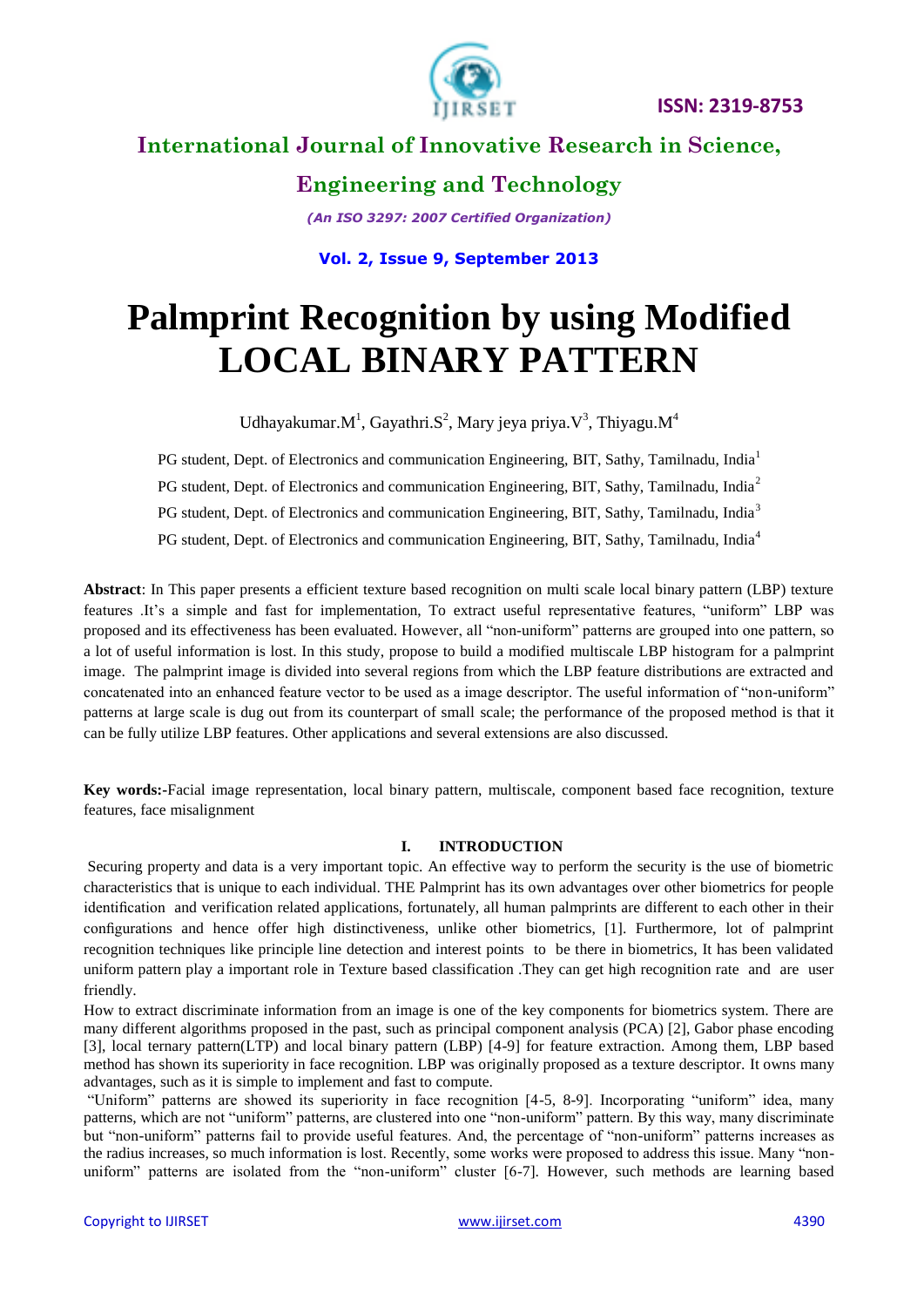

# **International Journal of Innovative Research in Science,**

### **Engineering and Technology**

*(An ISO 3297: 2007 Certified Organization)*

#### **Vol. 2, Issue 9, September 2013**

algorithms, which require some training samples to discover useful "non-uniform" patterns. Thus, the recognition performance may be related with the training samples.

In this paper, we propose a modified multiscale LBP algorithm for palmprint recognition. The LBPs for biggest radius is firstly extracted. Then, for those "non- uniform" patterns, the counterpart LBPs of smaller radius is extracted. Among the new LBPs, those "non-uniform" patterns is further proceeded to extract "uniform" patterns in even smaller radius. The procedure is iterated until the smallest radius is proceeded. The proposed scheme could fully utilize the information of "non-uniform" LBPs of bigger radius. Furthermore, this modified scheme is totally training free which are not sensitive to the training samples.

The rest of the paper is organized as follows. Section 2. reviews the LBP, Section 3. presents the proposed modified multiscale LBP method, Section 4 gives the conclusion and future work.

#### **II. INEAR BINARY PATTERN**

The original LBP operator labels the pixels of an image by thresholding a  $3 \times 3$  neighborhood of each pixel with the center value and considering the results as a binary operator. Converting the binary code into a decimal one. Figure 1 gives an illustration for the basic LBP Based on the operator, each pixel of an image is labeled with an LBP code. The 256-bin histogram of the labels contains the density of each label and can be used as a texture descriptor of the considered region. The procedure of extracting LBP features for facial LBP approach can obtain the relationship among the original LBP operator [10]. The LBP code of the center pixel in the neighborhood is obtained by pixels of a facial image in a larger scale, which can contain more face features with the cost of increasing data redundancy,



#### Binary pattern: 11010101

#### **Fig.1.Fundamental LBP operator**

LBP [10] is a gray-scale texture operator that characterizes the local spatial structure of the image texture. Given a central pixel in the image, a pattern code is computed by comparing it with its neighbors:

$$
LBP_{P,R} = \sum_{p=1}^{p} s(g_p - g_c) 2^{p-1} \text{ --- } - \text{ --- } - \text{ --- } - \text{ --- } - \text{ --- } - \text{ --- } - \text{ --- } - \text{ --- } - \text{ --- } - \text{ --- } - \text{ --- } - \text{ --- } - \text{ --- } - \text{ --- } - \text{ --- } - \text{ --- } - \text{ --- } - \text{ --- } - \text{ --- } - \text{ --- } - \text{ --- } - \text{ --- } - \text{ --- } - \text{ --- } - \text{ --- } - \text{ --- } - \text{ --- } - \text{ --- } - \text{ --- } - \text{ --- } - \text{ --- } - \text{ --- } - \text{ --- } - \text{ --- } - \text{ --- } - \text{ --- } - \text{ --- } - \text{ --- } - \text{ --- } - \text{ --- } - \text{ --- } - \text{ --- } - \text{ --- } - \text{ --- } - \text{ --- } - \text{ --- } - \text{ --- } - \text{ --- } - \text{ --- } - \text{ --- } - \text{ --- } - \text{ --- } - \text{ --- } - \text{ --- } - \text{ --- } - \text{ --- } - \text{ --- } - \text{ --- } - \text{ --- } - \text{ --- } - \text{ --- } - \text{ --- } - \text{ --- } - \text{ --- } - \text{ --- } - \text{ --- } - \text{ --- } - \text{ --- } - \text{ --- } - \text{ --- } - \text{ --- } - \text{ --- } - \text{ --- } - \text{ --- } - \text{ --- } - \text{ --- } - \text{ --- } - \text{ --- } - \text{ --- } - \text{ --- } - \text{ --- } - \text{ --- } - \text{ --- } - \text{ --- } - \text{ --- } - \text{ --- } - \text{ --- } - \text{ --- } - \text{ --- } - \text{ --- } - \text{ --- } - \text{ --- } - \text{ --- } - \text{ --- } - \text{ --- } - \text{ --- } - \text{ --- } - \text{ --- } - \text{ --- } - \text{ --- } - \text{ --- } - \text{ --- } - \text{ --- } - \text{ --- } - \text{ --- } - \text{ --- } - \text{ --- } - \text{ --- } - \text{ --- } - \text{ --- } - \text{ --- } - \text{ --- } - \text{ --- } - \text{ --- } - \text{ --- } - \text{ --- } - \text{ --- } - \text{ --- } - \text{ --- } - \text{ --- } - \text{ --- } - \text
$$

where gc is the gray value of the central pixel, gp is the value of its neighbors, P is the total number of involved neighbors and R is the radius of the neighborhood. Suppose the coordinate of gc is (0, 0), then the coordinates of gp are  $(R*cos(2\pi p/P), R*sin(2\pi p/P))$ . Fig. 1 gives examples of circularly symmetric neighbor sets for different configurations of (P,R). The gray values of neighbors that are not in the center of grids can be estimated by interpolation.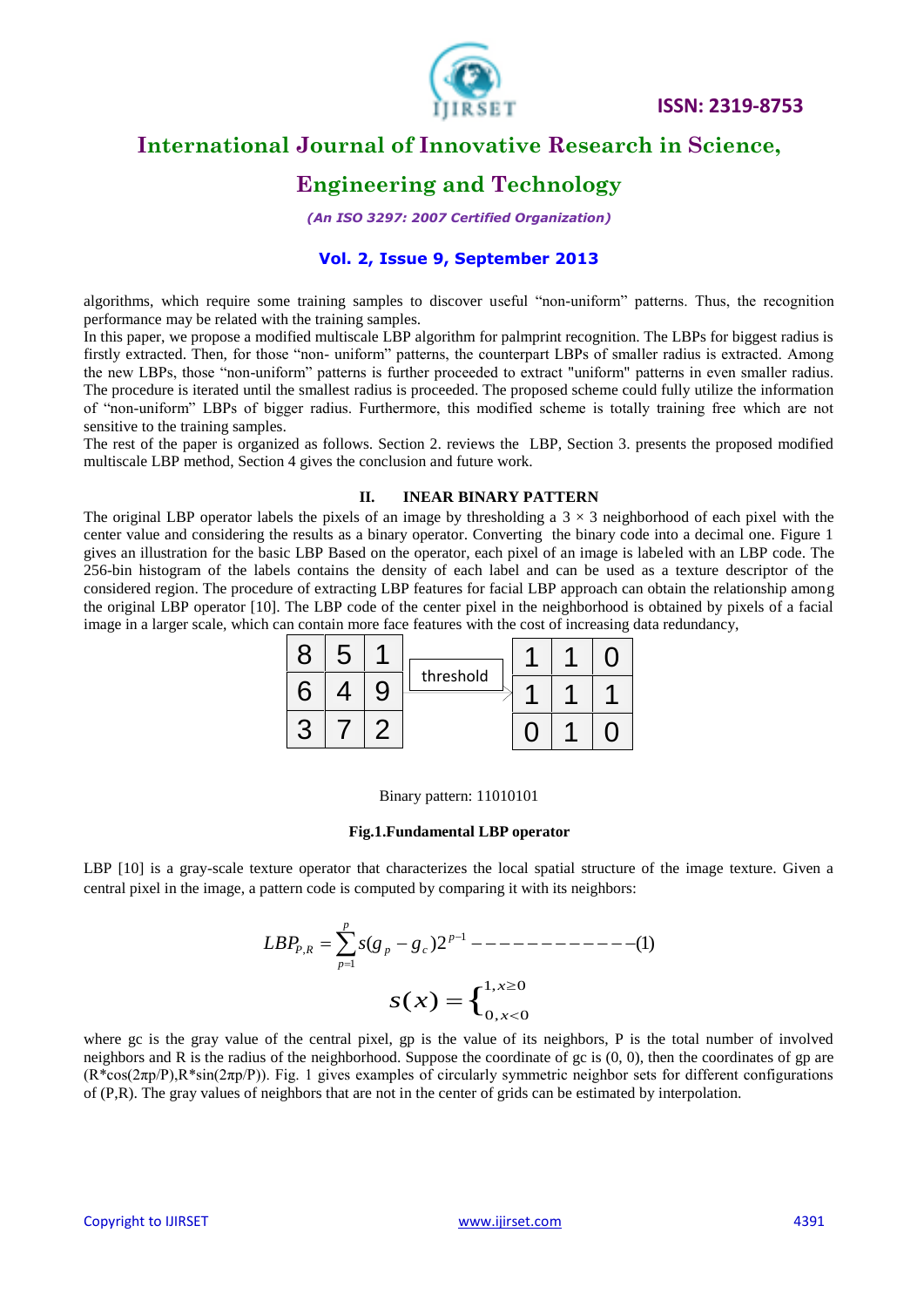

# **International Journal of Innovative Research in Science,**

### **Engineering and Technology**

*(An ISO 3297: 2007 Certified Organization)*

### **Vol. 2, Issue 9, September 2013**



#### **Figure 2: Circularly symmetric neighbor sets for different (P, R).**

If the texture image is of size  $N\times M$ . After identifying the LBP pattern of each pixel (i, j), a histogram is built to represent the whole texture image:

( ) ( ( , ), ), [0, ] (2) 1 1 , *N i M j P R <sup>H</sup> <sup>k</sup> <sup>f</sup> LBP <sup>i</sup> <sup>j</sup> <sup>k</sup> <sup>k</sup> <sup>k</sup>* { 1, 0, ( , ) *x y otherwise f x y* 

where K is the maximal LBP pattern value. The U value of an LBP pattern is defined as the number of spatial transitions (bitwise 0/1 changes) in that pattern

(3) ( ) 1 1 1 , 1 0 *p p p c p c P R p c c s g g s g g U LBP s g g s g g*

For example, the LBP pattern 00000000 has a U value of 0 and 01000000 has a U value of 2. The uniform LBP patterns refer to the patterns which have limited transition or discontinuities  $(U \le 2)$  in the circular binary presentation [10]. It was verified that only those "uniform" patterns are fundamental patterns of local image texture [10]. In practice, the mapping from ,PR LBP to 2 , u PRL BP (superscript "u2" means that the uniform patterns have a U value of at most 2), which has P\*(P-1)+3 distinct output values, is implemented with a lookup table of 2P elements. The dissimilarity of sample and model histograms is a test of goodness-of-fit, which could be measured with a nonparametric statistic test. In this study, the dissimilarity between a test sample S and a class model T is measured by the chi-square distance:

$$
D(S,T) = \sum_{n=1}^{N} \frac{(S_n - T_n)^2}{(S_n + T_n)}
$$

where N is the number of bins.

Sn are the values of the sample,

Tn are model images at the n th bin.

#### **III. MODIFIED MULTISCLE LBP**

The performance of ordinary LBP operator is limited. Multiscale or multiresolution could initiated more amount of image feature under different settings. Traditionally, LBP features of various scale are extracted first, and then the histograms are concatenated into one long feature. Joint distribution could contain lot of information, but it affected from huge feature dimension

Copyright to IJIRSET [www.ijirset.com](http://www.ijirset.com/) 4392 As shown in Section 2, (2^*P-P*\*(*P*-1)-2) "non-uniform" patterns are grouped at one "non-uniform" pattern. By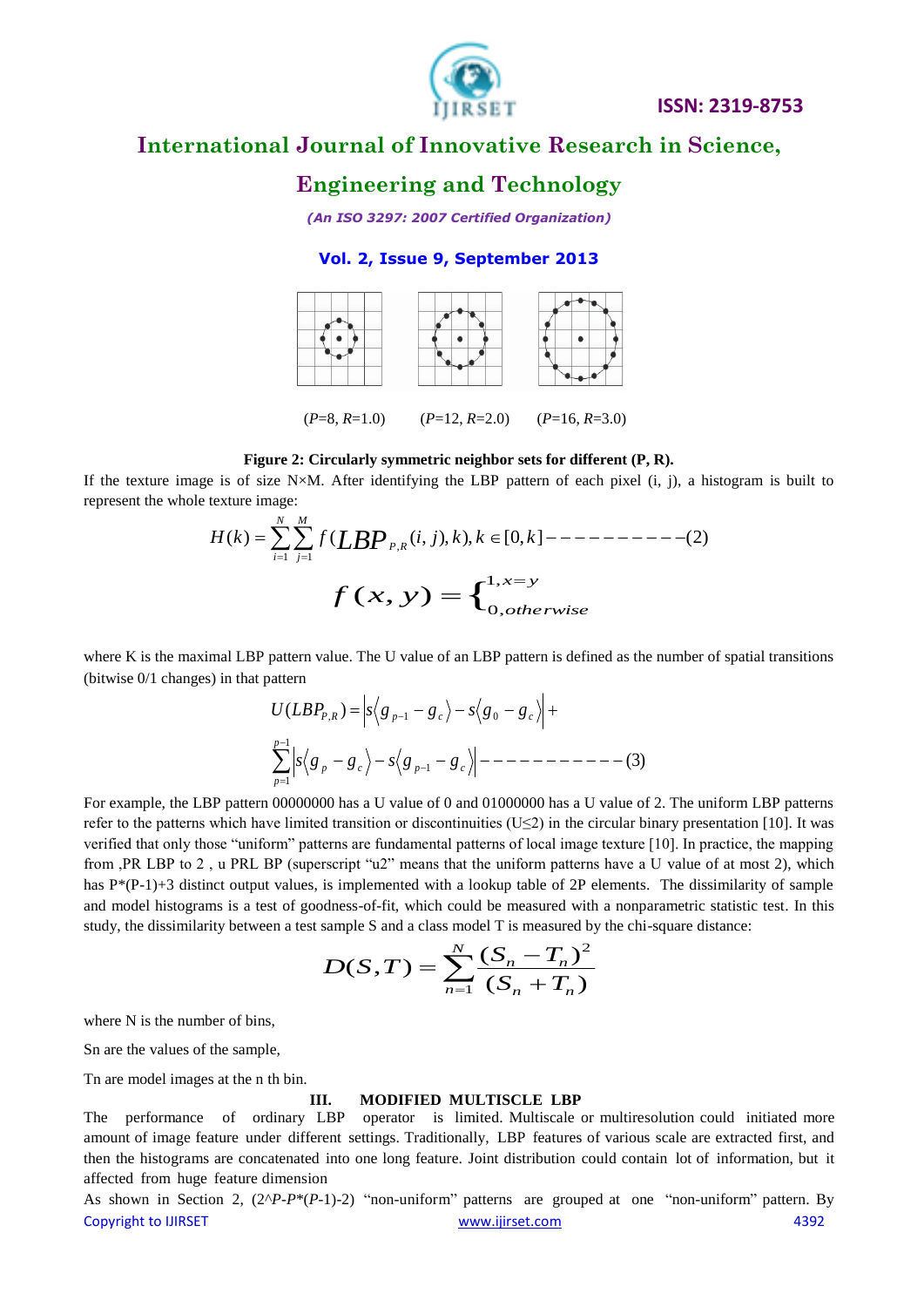

# **International Journal of Innovative Research in Science,**

### **Engineering and Technology**

*(An ISO 3297: 2007 Certified Organization)*

#### **Vol. 2, Issue 9, September 2013**

applying this, much information is lost. And, as the radius increases, the percentage of "non-uniform" pattern increases. For example, Table I show the percentage of "non-uniform" patterns in palmprint images.

**Table I. Percentage (%) of "non-uniform" patterns in PolyU palmprint database [10].**

| $\sim$ | $\sim$<br>$\epsilon$ |  |
|--------|----------------------|--|

As shown in Table I, around huge amount of information is wasted by using previous method. To extract more useful feature from the image, some works were proposed to dig out information from these "non-uniform" patterns [6-7]. However, such methods require more training step to learn which patterns are useful and which is not. The recognition accuracy may be dependent on the training samples.



**Figure 3: An example of the proposed hierarchical multiscale LBP scheme**

Now we propose to build a histogram for biggest radius scale to smaller radius in the multiscale LBP,LBP first map for biggest radius for each pixel is built. The pixels are divided by two groups through the type of patterns, "uniform" and "non-uniform". A sub histogram is built for those "uniform" patterns. Those pixels, whose pattern is "nonuniform", are further processed to extract their LBP patterns by smaller radius. The process stops for pixels whose new patterns are "uniform", and the remaining pixels are continued to extract LBP patterns by smaller radius until the smallest radius.

Fig. 3 shows an example of the proposed Modified multiscale LBP scheme. The LBP histogram for *R*=3 is first built. For those "non-uniform" patterns by  $R=3$  operator, a new histogram is built by  $R=2$  operator. Then, the "nonuniform" patterns of  $R=2$  are further proceeded to build histogram by  $R=1$  operator. Finally, three histograms are concatenated into one Multiscale histogram.

There are mainly two differences compared with traditional multiscale LBP. Suppose the number of scale is *S*, the dimension of the proposed scheme is smaller than traditionally scheme by *S*-1. Second, sum of frequencies of the proposed histogram is 1/*S* of traditional one.

#### IV. **EXPERIMENTAL RESULTS**

In this section, we verify the performance of the proposed method on a palmprint database, PolyU database [12] , The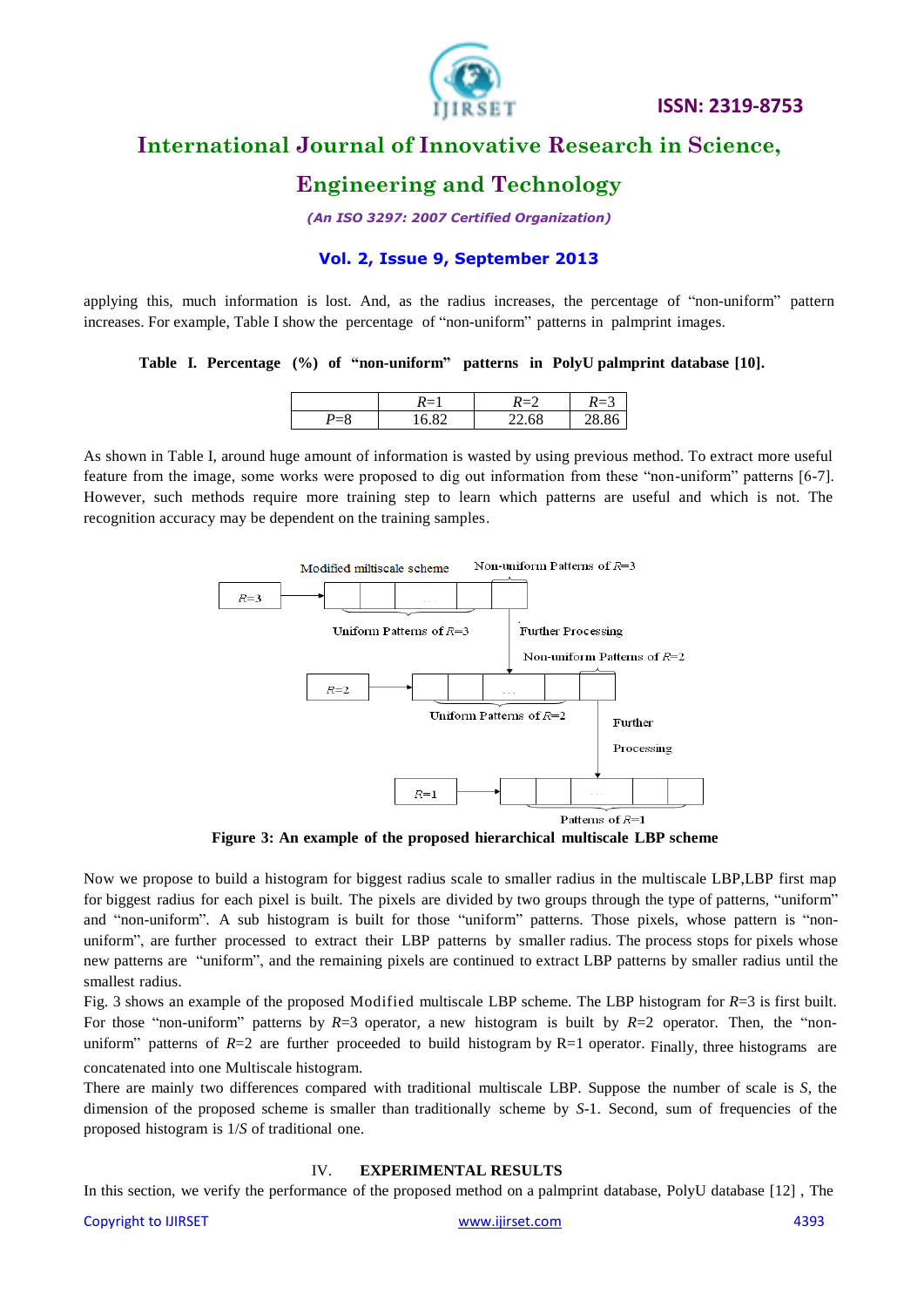

# **International Journal of Innovative Research in Science,**

### **Engineering and Technology**

*(An ISO 3297: 2007 Certified Organization)*

### **Vol. 2, Issue 9, September 2013**

proposed method is compared with PCA [2], which is one of the most well known methods in face and palmprint recognition, one of the subspace learning method. single scale LBP and traditional mutliscale LBP. The simple nearest neighborhood classifier is used for all the methods.

#### A. **Palmprint Database**

The palmprint database used in this study (PolyU Version (1.0) [13] was collected from 100 hands at two times. For every hand, it provides 3 samples for each session. The palmprints from each hand are treated as palmprints from different people. The size of the original images is 384\*284. After preprocessing [3], the central part of the image (size is (128\*128), is cropped for feature extraction and matching. fig.4-Some of palmprint images after preprocessing of that images



PolyU01-1 PolyU01-2 PolyU02-1 PolyU02-2

**Figure 4: Some samples of palms after preprocessing**

| S.No | Training<br>samples | Testing<br>samples | Future measure | Recognition rate |
|------|---------------------|--------------------|----------------|------------------|
|      |                     | $\mathbf Q$        | 90.4773        | 90               |
| 2    | $\overline{2}$      | 8                  | 97.6387        | 97.5000          |
| 3    | 3                   |                    | 97.3211        | 97.1429          |
| 4    | 4                   | 6                  | 98.4522        | 98.3333          |
| 5    | 5                   | 5                  | 98.1664        | 99               |

**Table II:- Recognition rate for MMLBP**

In the experiment, we selected the samples from the first session for training, and the samples from the second session for testing. Thus the total number of training samples and test images are both 300. Table III shows the recognition accuracy of different methods. The performance of different methods are evaluated at given below.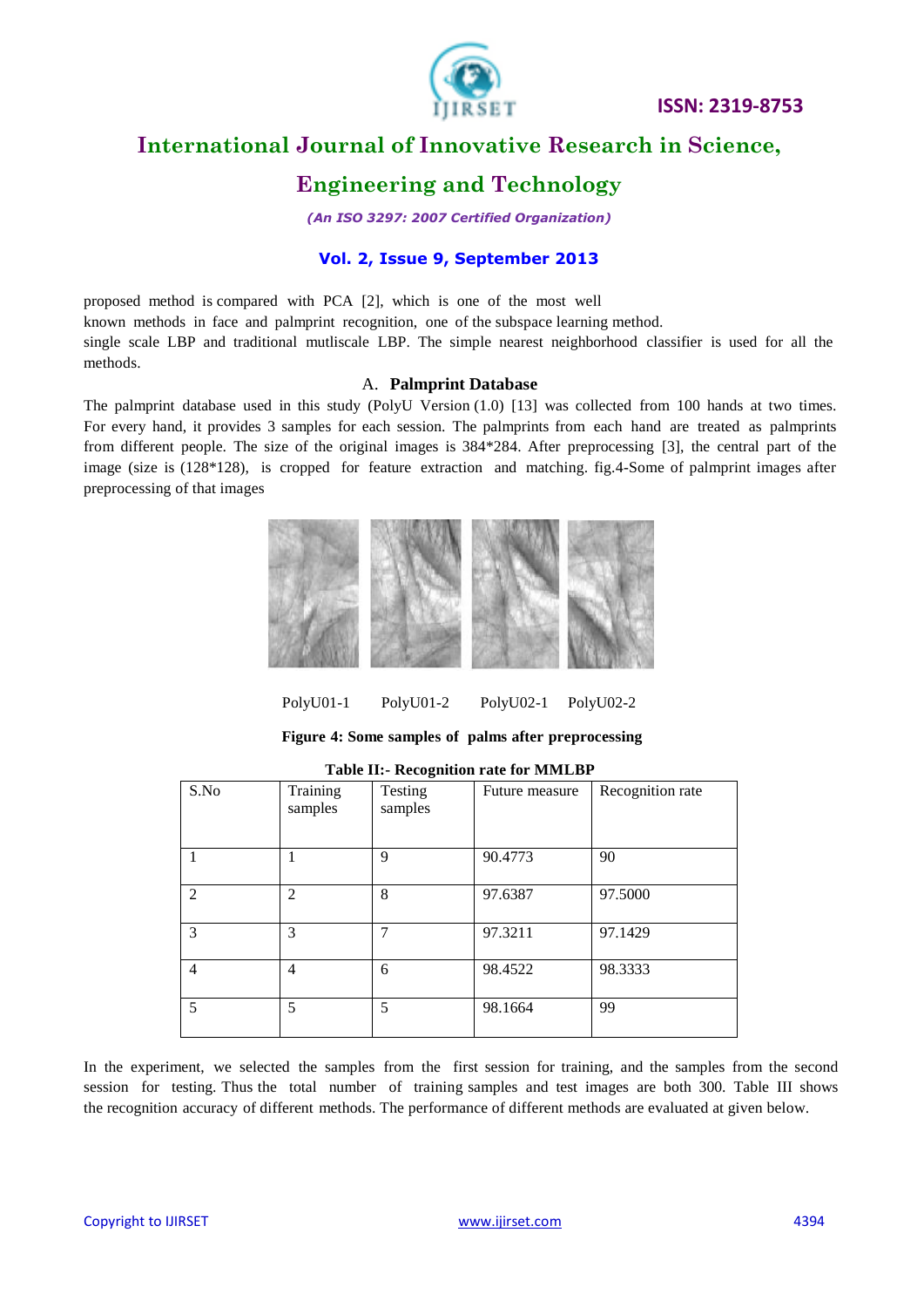

# **International Journal of Innovative Research in Science,**

## **Engineering and Technology**

*(An ISO 3297: 2007 Certified Organization)*

### **Vol. 2, Issue 9, September 2013**



**Figure 5: Recognition Different Methods at some Training Samples.**

|  |  |  |  | Table III. Recognition accuracy (%) of different methods. |
|--|--|--|--|-----------------------------------------------------------|
|--|--|--|--|-----------------------------------------------------------|

| Method                                                 | <b>Accuracy Rate</b><br>(@ Experiment) |
|--------------------------------------------------------|----------------------------------------|
| <b>PCA</b>                                             | 68.89                                  |
| <b>LDA</b>                                             | 99.72                                  |
| Single scale LBP<br>$(R=2, P=8)$                       | 87.5                                   |
| Traditional<br>multiscale<br>LBP $(R=\{2,3,4\}, P=8)$  | 97.78                                  |
| Proposed<br>multiscale<br>LBP $(R = \{2,3,4\}, P = 8)$ | 98.89                                  |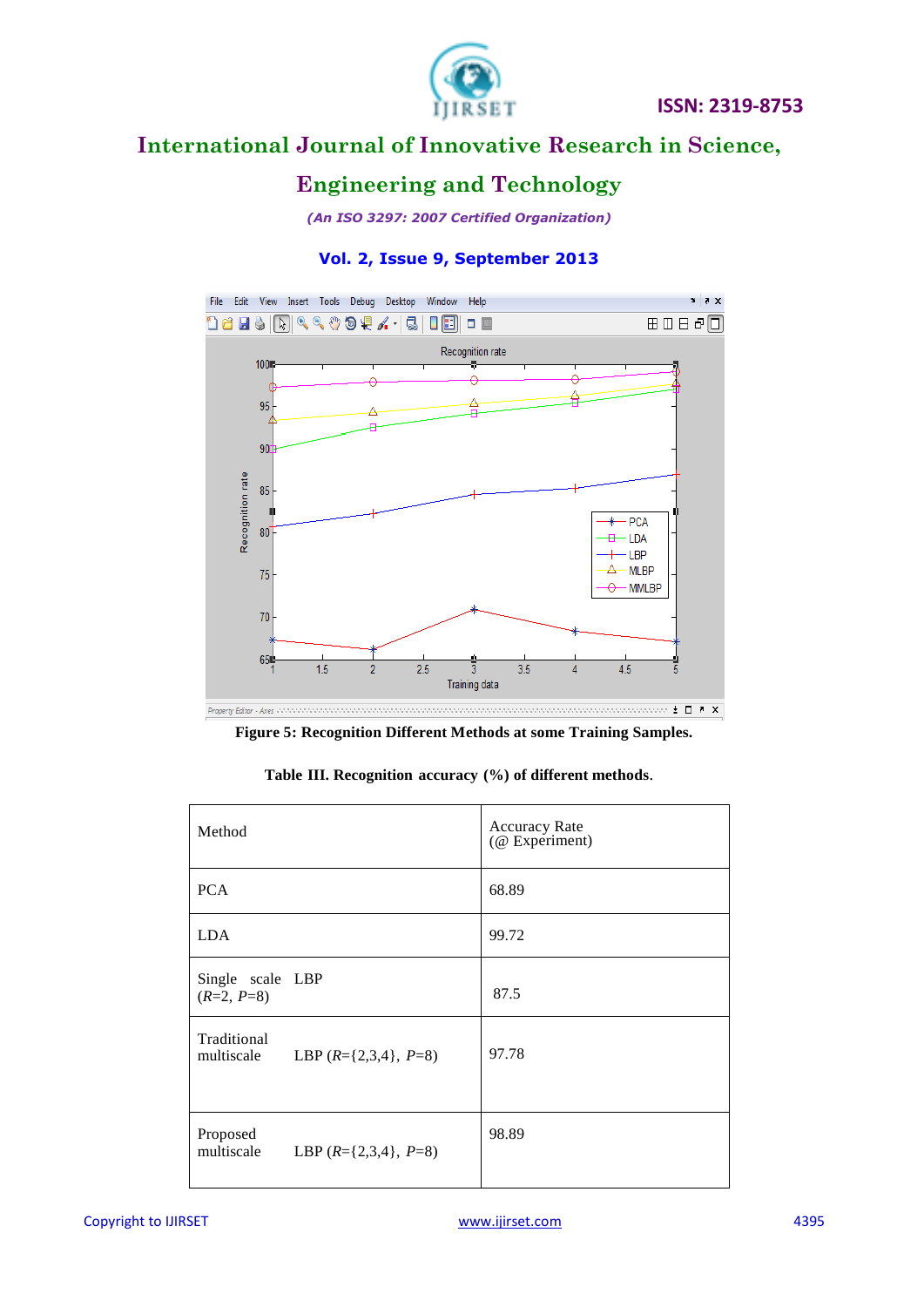

# **International Journal of Innovative Research in Science,**

### **Engineering and Technology**

*(An ISO 3297: 2007 Certified Organization)*

#### **Vol. 2, Issue 9, September 2013**

From Table III, several findings could be found. First, multiscale LBP is an effective method, no less than 4% improvement could be gotten by multiscale scheme. Second, as more information could be extracted, proposed method could get better result than traditionally multiscale method. Finally, the proposed method could get better result than learning based methods, PCA and LDA

#### **V. CONCLUTION**

In this paper, to fully extract useful feature from an image, a Modified mutliscale LBP is proposed. It could dig out useful information from those "non-uniform" patterns. The main advantage of the proposed method could maintain the training free property during feature extraction, which is very important for some applications. Its effectiveness is shown in one palmprint. Compared with traditionally multiscale LBP, the proposed method could get more than 1% improvement. It could also get better result than those training based methods, when the training samples are not enough.

The feature size of multiscale LBP is a little high. How to reduce the feature size but get good performance in recognition will be our future work.

#### **ACKNOWLEDGEMENTS**

The first author would like to acknowledge the present work to Sir Bannari Amman for her ample and judicious blessings showered during the entire course of work

#### **REFERENCES**

[1] Jain, A., Bolle, R., and Pankanti, S., (eds), *Biometrics: Personal Identification in Network Society*, Boston, Kluwer Academic, 1999

[2] Y. Raja, and S. Gong, "Sparse multiscale local binary patterns" ,*Proceeding of 17 th British Machine Vision Conference*, 2006.

[3] D. Zhang, A. Kong, J. You and M. Wong, "Online palmprint identification," *IEEE Transactions on Pattern Analysis and Machine Intelligence*, vol. 25, no. 9, pp.1041-1050, 2003.

[4] ] X. Wang, H. Gong, H. Zhang, B. Li and Z. Zhuang, "Palmprint

identification using boosting local binary pattern," *International Conference on Pattern Recognition*, pp. 503-506, 2006.

[5]. T. Ojala, M. Pietikäinen, and T. Mäenpää, "Multiresolution gray-scale and rotation invariant texture classification with local binary patterns," *IEEE Transactions on Pattern Analysis and Machine Intelligence*, vol. 24, no. 7, pp. 971-987, 2002.

[6] S. Liao, X. Zhu, Z. Lei, L. Zhang, and S. Z. Li, "Learning multi-scale block local binary patterns for face recognition," *International Conference on Biometrics*, pp. 828-837, 2007.

[7] ] L. Zhang, Q. Gao, and D. Zhang, "Directional independent component analysis with tensor representation," *IEEE Conference on Computer Vision and Pattern Recognition*, pp. 1-7, 2008.

[8] D. Zhang, Z. Guo, G. Lu, L. Zhang, and W. Zuo, "An online system of multispectral plamprint verification," *IEEE Trans. Inst. & Meas.,* vol. 59,no. 2, pp. 480-490, Feb., 2010.

[ 9 ] M.-L. Feng, and Y.-P. Tan, "Contrast adaptive binarization of low quality document images," *IEICE Electronics Express,* vol. 1, no. 16, pp. 501-506, Nov., 2004.

[10] K.-A. Toh, H.-L. Eng, Y.-S. Choo, Y.-L. Cha, W.-Y. Yau, and K.-S. Low, "Identity verification through palm vein and crease texture," *Proc. ICB 2006*, LNCS 3832, pp. 546-553, 2005.

[11] The PolyU Palmprint Database[, http://www.comp.polyu.edu.hk/~biometrics.](http://www.comp.polyu.edu.hk/~biometrics)

#### **BIOGRAPHY**



**M.Udhaya kumar** his received the B.Eng Degree from Sree Sowdambika college of Engineering, Aruppukottai .affiliated to Anna University, Chennai, India. Currently pursuing M.Eng Degree in Communication Systems from Bannari Amman Institute of Technology affiliated to Anna University, Chennai, India. His research interests include image processing, biometrics and pattern recognition.